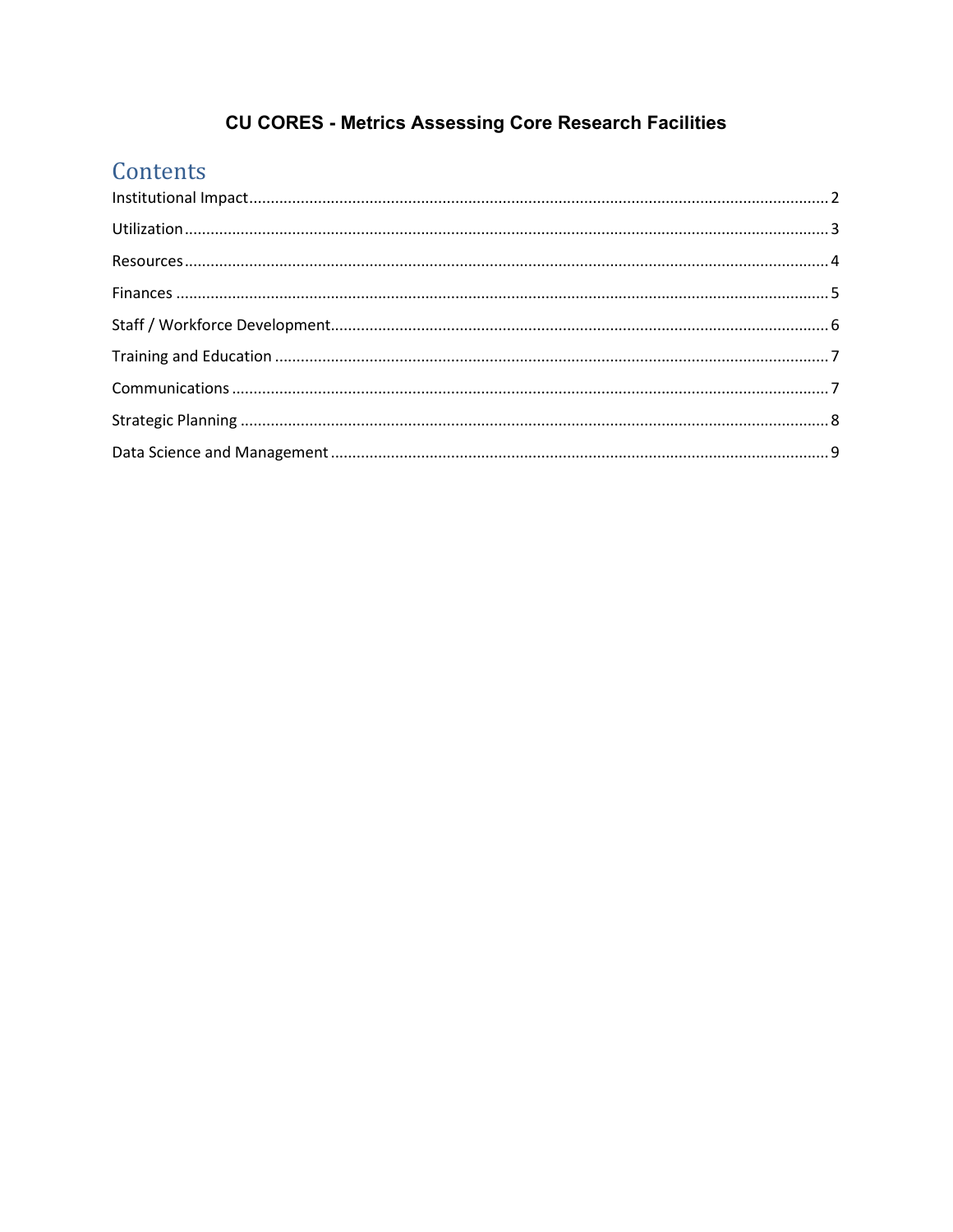# <span id="page-1-0"></span>Institutional Impact

| <b>Publications</b>           | How many publications acknowledge core instruments and/or core-generated data?            |
|-------------------------------|-------------------------------------------------------------------------------------------|
|                               | List % change from previous FY                                                            |
|                               |                                                                                           |
|                               |                                                                                           |
|                               | How many grant applications were submitted that included core use?                        |
| Grants                        | How many grant applications were funded?                                                  |
|                               |                                                                                           |
|                               |                                                                                           |
|                               |                                                                                           |
| <b>IP Products</b>            | List patents, inventions, discoveries in past FY obtained using core service              |
|                               | List number of active licenses                                                            |
|                               |                                                                                           |
|                               |                                                                                           |
| <b>Databases</b>              | In how many relevant databases is the core listed?                                        |
|                               |                                                                                           |
|                               |                                                                                           |
| Faculty                       | How has core staff been involved in faculty recruitment process?                          |
| Recruitment                   | <b>Faculty retention rates</b>                                                            |
|                               |                                                                                           |
|                               | In the past FY, has the core successfully recruited new trainees?                         |
| <b>Trainee</b><br>Recruitment |                                                                                           |
|                               |                                                                                           |
| $Co-$                         | List number of co-author publications that includes core staff and/or core-generated data |
| authorships                   |                                                                                           |
|                               |                                                                                           |
|                               | List total number of citations mentioning core and/or data                                |
| <b>Citations</b>              |                                                                                           |
|                               | For each of the categories above, what is the percent change from previous fiscal years?  |
| <b>Historical Data</b>        |                                                                                           |
|                               |                                                                                           |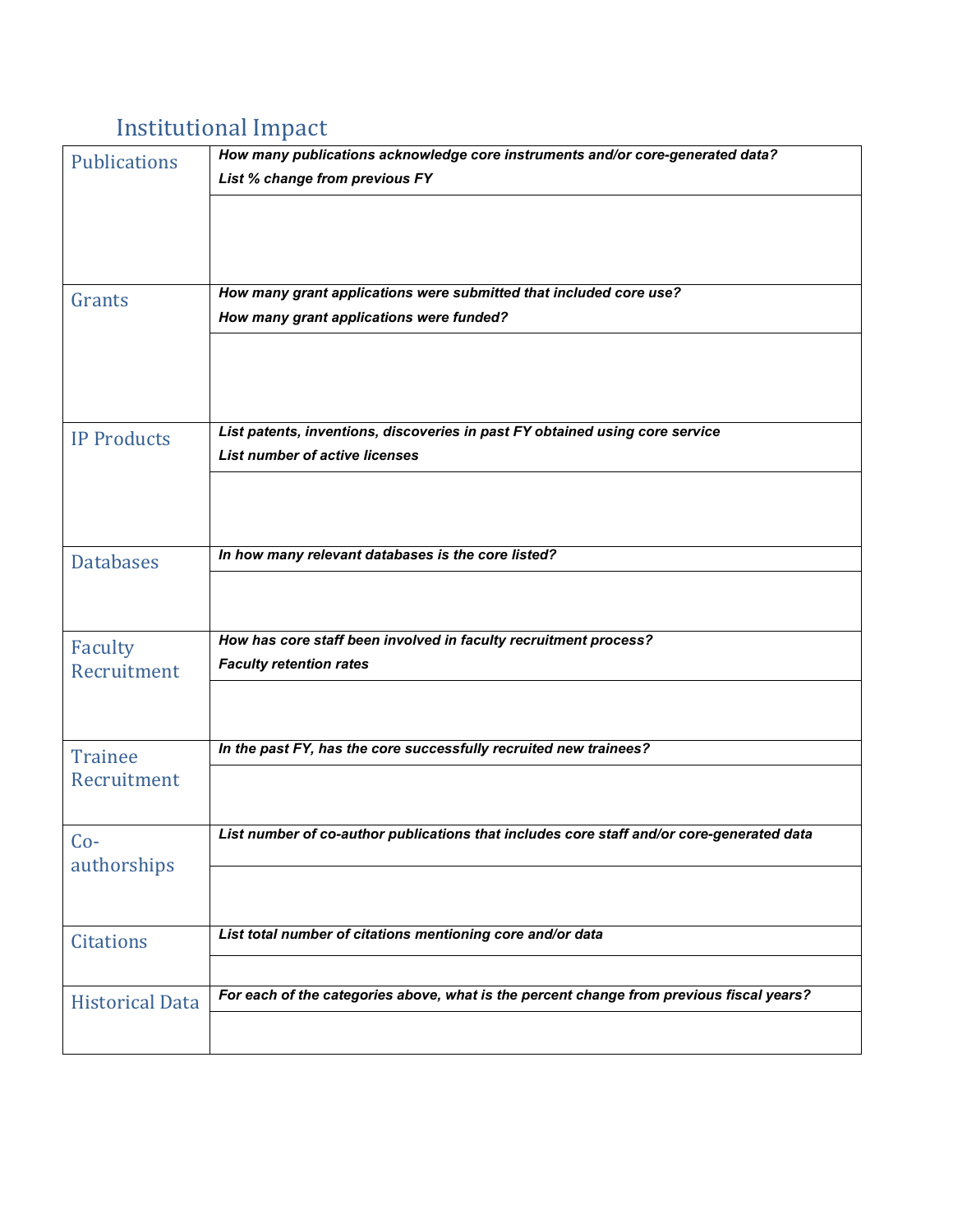### <span id="page-2-0"></span>Utilization

| <b>Internal Users</b>     | List total number of faculty                                                                 |             |                       |
|---------------------------|----------------------------------------------------------------------------------------------|-------------|-----------------------|
|                           | List total number of students, staff, post-docs                                              |             |                       |
|                           | List total number of students, staff, post-docs                                              |             |                       |
|                           | <b>List total number of Departments</b>                                                      |             |                       |
|                           | List name and number of internal Colleges                                                    |             |                       |
| <b>External Users</b>     | List total number of trainees, faculty, and/or staff<br>using core services                  |             |                       |
|                           | List total number of non-profits, biotech startups,                                          |             |                       |
|                           | List total number of non-profits                                                             |             |                       |
|                           | List of pharmaceutical, SME and biotech startups                                             |             |                       |
| <b>Services Available</b> | List types of cores and core services provided to internal and external users                |             |                       |
|                           |                                                                                              |             |                       |
| <b>Repeat customers</b>   | List total number of return users<br>How often is this evaluated? (monthly, quarterly, etc.) |             |                       |
|                           |                                                                                              |             |                       |
| <b>Samples Analyzed</b>   | List type and quantity of samples analyzed                                                   |             |                       |
|                           |                                                                                              |             |                       |
| <b>Turnaround Time</b>    | Approximate average turnaround time for facility services?                                   |             |                       |
|                           | For each of the categories above, what is the percent change from previous                   |             |                       |
| <b>Historical Data</b>    | fiscal years?                                                                                |             |                       |
|                           |                                                                                              |             |                       |
| <b>Services x Users</b>   | <b>Service</b>                                                                               | <b>User</b> | <b>User Frequency</b> |
|                           |                                                                                              |             |                       |
|                           |                                                                                              |             |                       |
|                           |                                                                                              |             |                       |
|                           |                                                                                              |             |                       |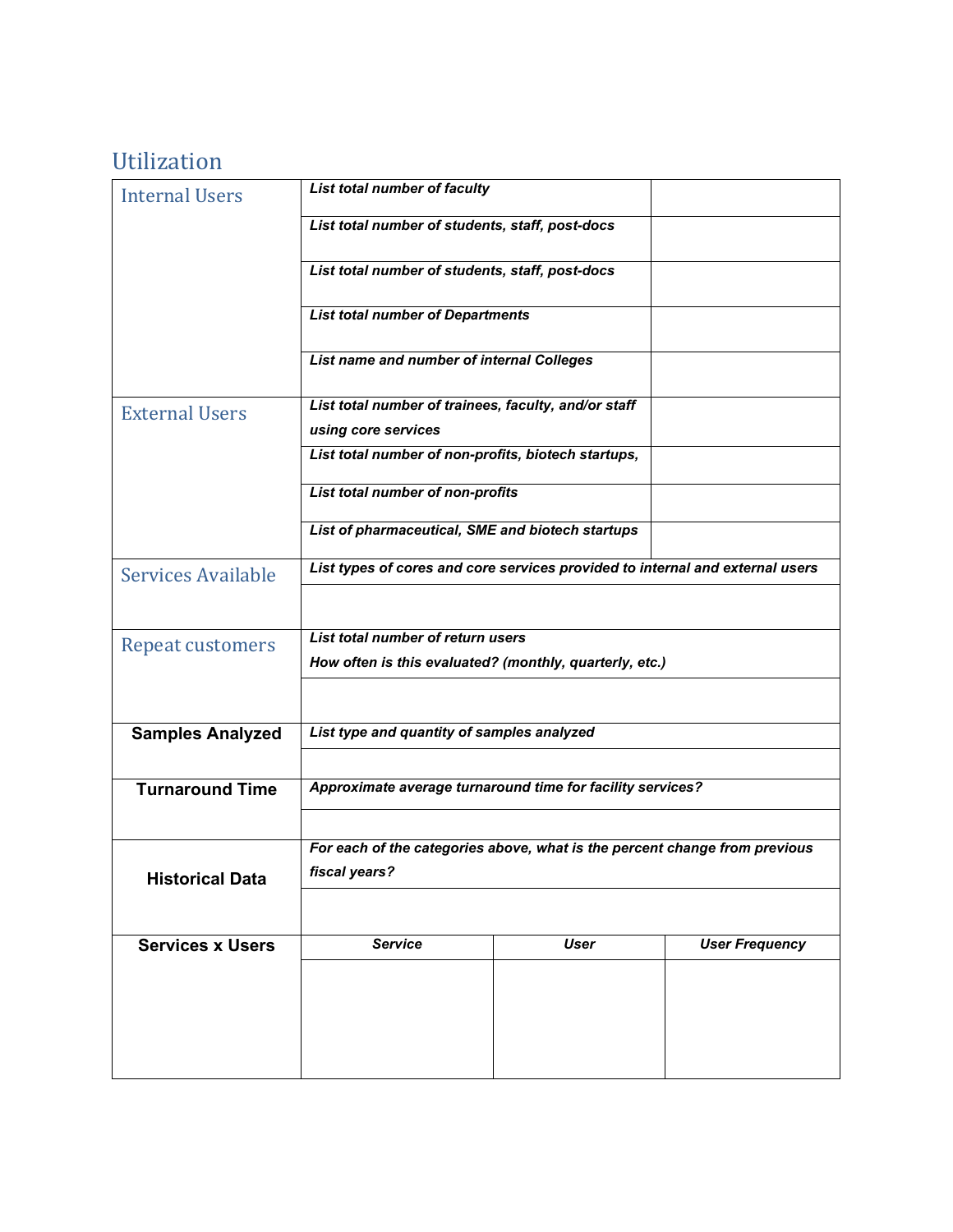#### <span id="page-3-0"></span>**Resources**

| <b>New services</b>          | List new services introduced in past year                                                                       |
|------------------------------|-----------------------------------------------------------------------------------------------------------------|
| <b>Pilot projects</b>        | List pilot projects using core-generated data                                                                   |
| <b>Collaborations</b>        | List total number of collaborations using core services and/or core-generated<br>data (include type of service) |
| <b>Discontinued</b>          | List discontinued/sunsetted services in past year                                                               |
| services                     |                                                                                                                 |
| <b>Commercial</b><br>options | What commercial provides are available?                                                                         |
|                              | How competitive is the core compared to commercial providers?                                                   |
|                              | Are there services the core can fulfill that commercial providers cannot or will<br>not?                        |
| <b>Outsourcing</b>           | Are there cores within the institution and/or surrounding region that provides<br>equivalent services?          |
|                              | Are there barriers to access these services?                                                                    |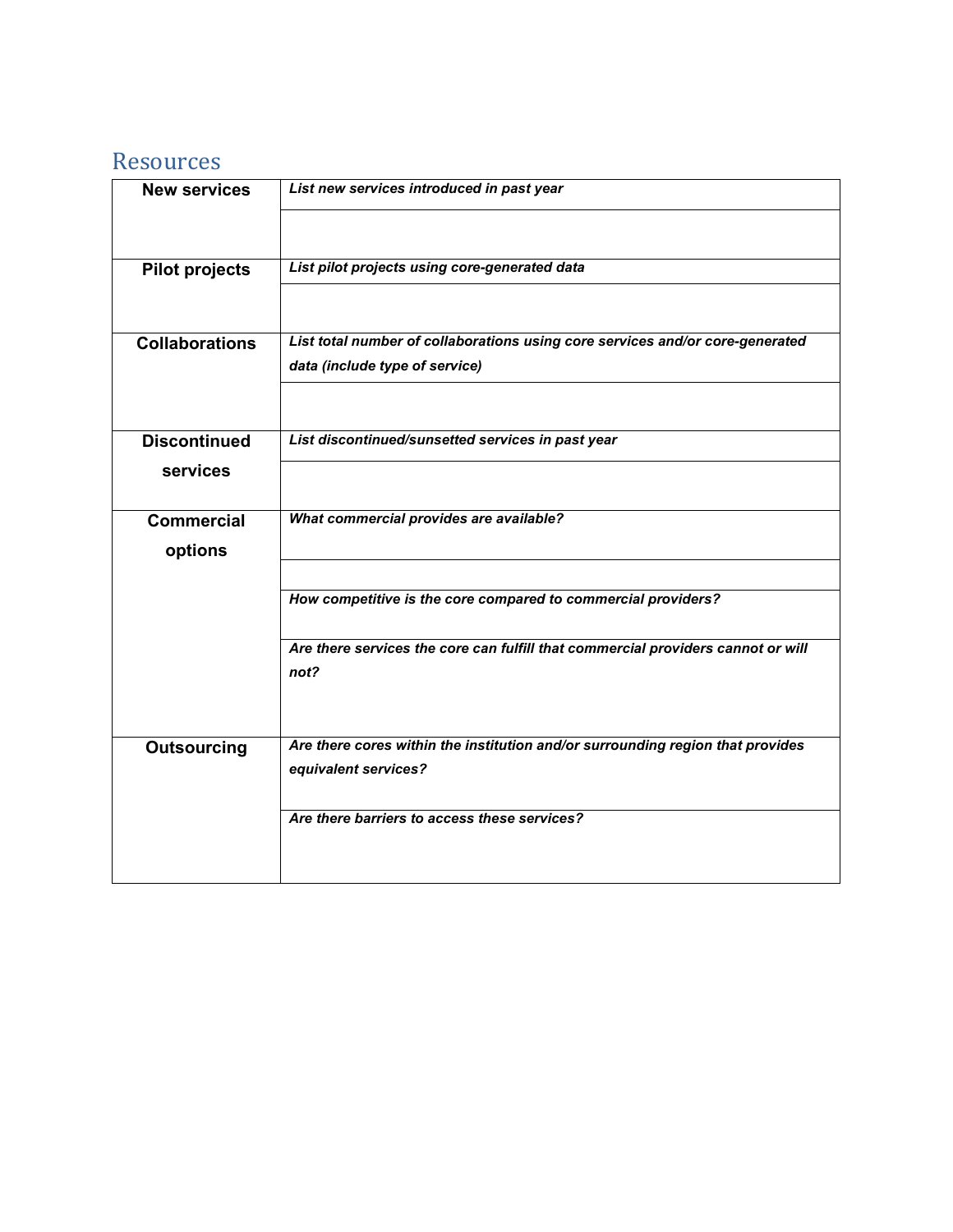#### <span id="page-4-0"></span>Finances

| <b>Expenses</b>         | Labor costs for last FY completed (in \$                                          |  |  |
|-------------------------|-----------------------------------------------------------------------------------|--|--|
|                         | and as % of total income)                                                         |  |  |
|                         | Costs for service contracts (in \$ and as                                         |  |  |
|                         | % of total income)                                                                |  |  |
|                         | Total "other" costs to operate the lab:                                           |  |  |
|                         |                                                                                   |  |  |
| <b>Revenue</b>          | "Fee-for-service" income:                                                         |  |  |
|                         | Internal grant income (direct costs, and                                          |  |  |
|                         | as % of total income):                                                            |  |  |
|                         | Institutional income (direct costs, and                                           |  |  |
|                         | as & of total income):                                                            |  |  |
|                         | External grant income (direct costs,                                              |  |  |
|                         | and as % of total income)                                                         |  |  |
|                         | <b>External non-grant income</b>                                                  |  |  |
|                         |                                                                                   |  |  |
|                         | Other income (in \$ and as % of total                                             |  |  |
|                         | income)                                                                           |  |  |
| <b>Rate of cost</b>     | Provide balance sheet for last fiscal year completed (include percent change in   |  |  |
| recovery                | revenue and expenses from last year)                                              |  |  |
| <b>Space efficiency</b> | List office and laboratory space (square feet)                                    |  |  |
|                         | <b>List recent renovations</b>                                                    |  |  |
|                         | Does facility have sufficient space to meet its needs?                            |  |  |
| <b>Budget planning</b>  | Provide estimated expenses for next FY                                            |  |  |
| <b>Historical Data</b>  | For each of the categories above, what is the percent change from previous fiscal |  |  |
|                         | year?                                                                             |  |  |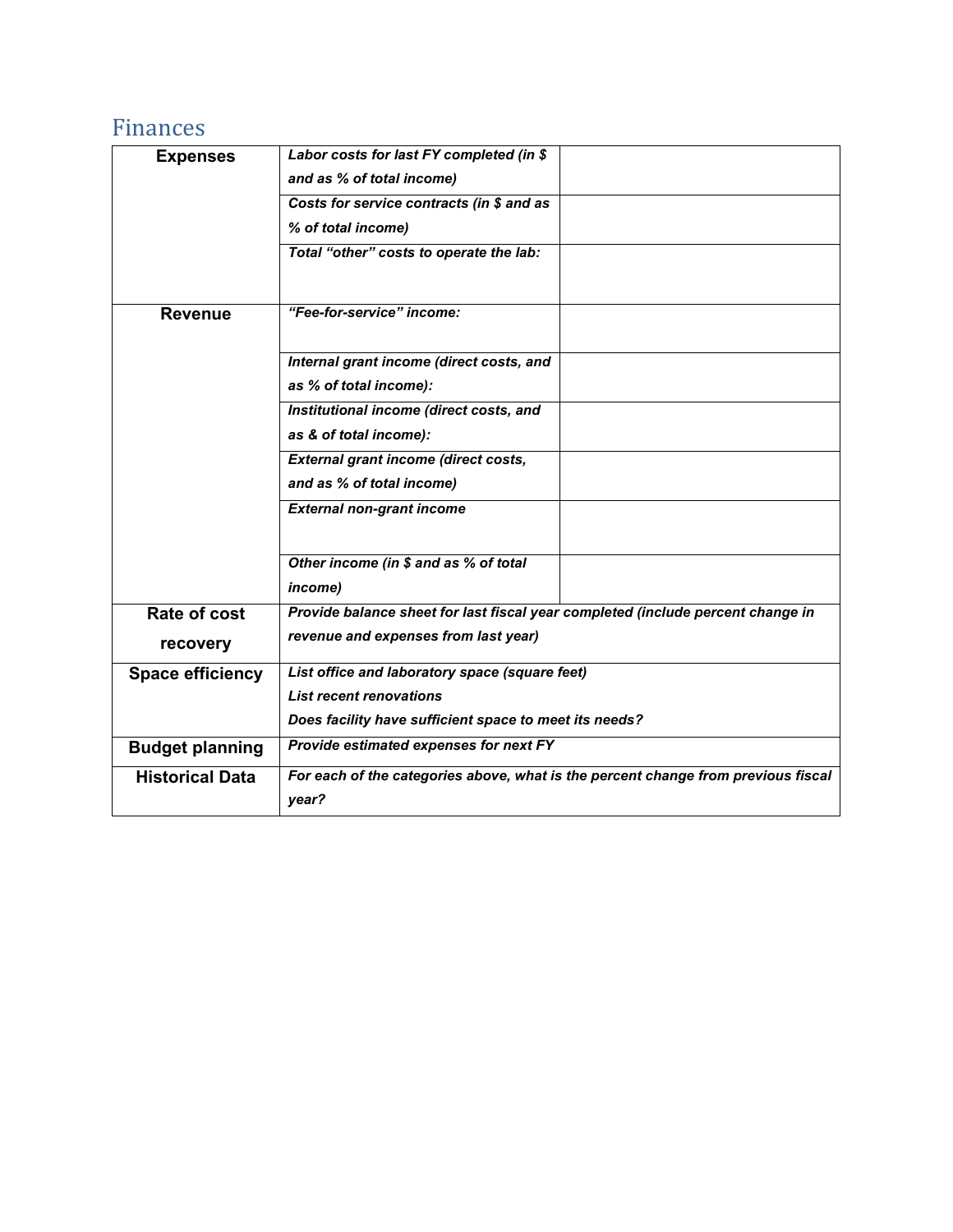# <span id="page-5-0"></span>Staff / Workforce Development

| <b>Seminars/Presentations</b>  | For each staff member:                                               | <b>Staff # 01</b> | <b>Staff # 02</b> |  |
|--------------------------------|----------------------------------------------------------------------|-------------------|-------------------|--|
|                                | List number of internal/external invitations to                      |                   |                   |  |
|                                | present                                                              |                   |                   |  |
|                                | List number of internal presentations                                |                   |                   |  |
|                                | List number of external presentations                                |                   |                   |  |
| <b>Advisory roles</b>          | For each staff member:                                               |                   |                   |  |
|                                | List individual and committee he/she serves on as advisor            |                   |                   |  |
|                                | Staff #1:                                                            |                   |                   |  |
|                                | Staff #2:                                                            |                   |                   |  |
| <b>Scientific conferences</b>  | For each staff member                                                |                   |                   |  |
|                                | List the name and number of scientific conferences/meetings attended |                   |                   |  |
|                                | Staff #1:                                                            |                   |                   |  |
|                                |                                                                      |                   |                   |  |
|                                | Staff #2:                                                            |                   |                   |  |
|                                |                                                                      |                   |                   |  |
| <b>Certifications/training</b> | For each staff member:                                               |                   |                   |  |
|                                | List relevant certifications or training courses taken               |                   |                   |  |
|                                | Staff #1:                                                            |                   |                   |  |
|                                |                                                                      |                   |                   |  |
|                                |                                                                      |                   |                   |  |
|                                | <b>Staff #2:</b>                                                     |                   |                   |  |
|                                |                                                                      |                   |                   |  |
|                                |                                                                      |                   |                   |  |
| <b>Mentoring committee</b>     | Does core scientist have mentoring committee?                        |                   |                   |  |
|                                | How often does this committee meet and review                        |                   |                   |  |
|                                |                                                                      |                   |                   |  |
|                                | core scientists' progress?                                           |                   |                   |  |
| <b>Staff retention</b>         | Retention rates of core staff members from previous fiscal years     |                   |                   |  |
|                                |                                                                      |                   |                   |  |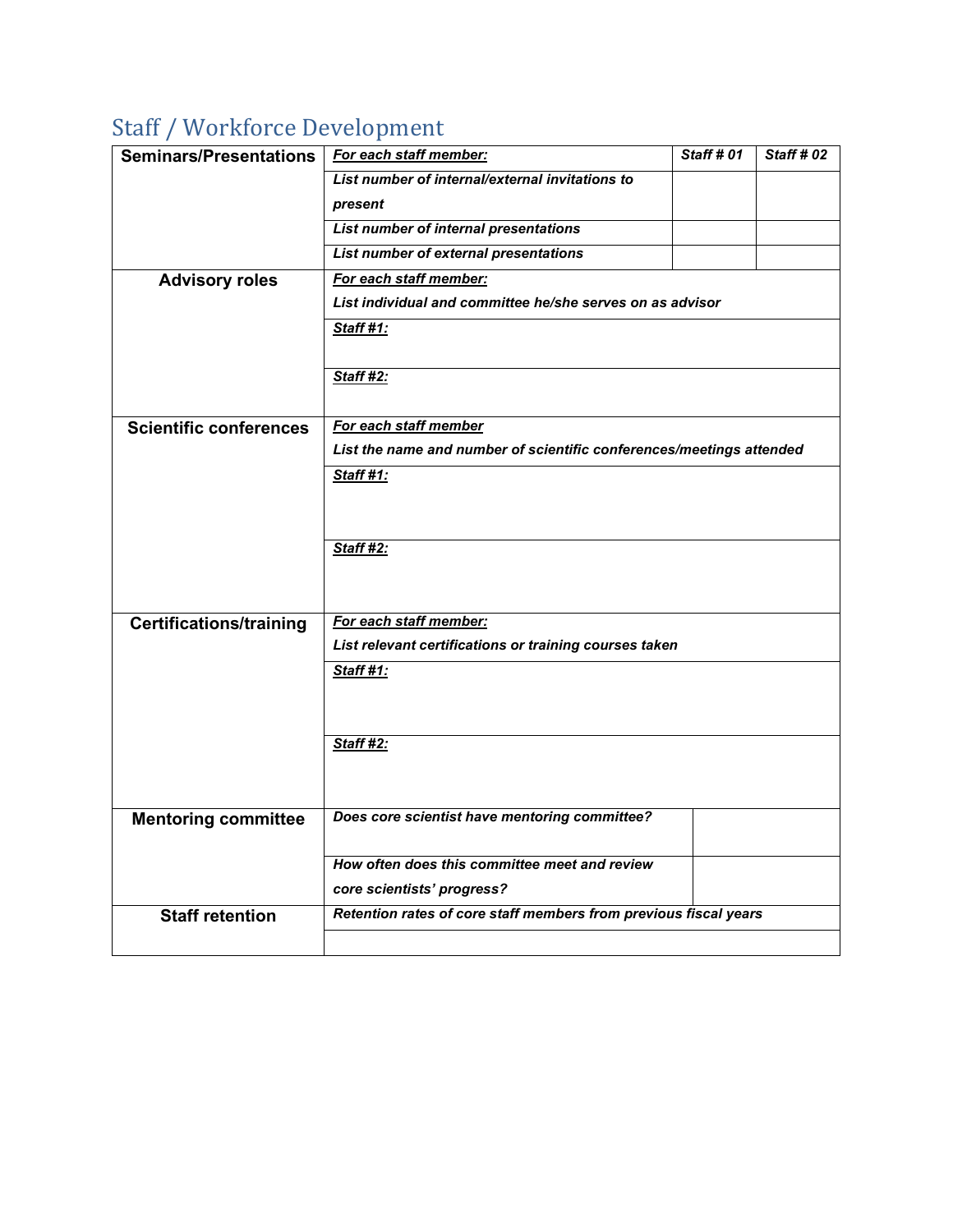# <span id="page-6-0"></span>Training and Education

| <b>Training provided for</b><br>core use | Describe strategy used to train new core users                                            |  |  |  |
|------------------------------------------|-------------------------------------------------------------------------------------------|--|--|--|
|                                          | How many courses, workshops, seminars were provided by core staff?                        |  |  |  |
|                                          | courses                                                                                   |  |  |  |
|                                          | workshops                                                                                 |  |  |  |
|                                          | seminars                                                                                  |  |  |  |
| Lecture courses                          | List name and number of courses where core staff served as course<br>director or lecturer |  |  |  |
|                                          |                                                                                           |  |  |  |
| <b>Laboratory courses</b>                | List name and number of lab courses provided by core staff                                |  |  |  |
|                                          |                                                                                           |  |  |  |

### <span id="page-6-1"></span>**Communications**

| Website                        | Does the core have a dedicated website that is up-to-date?                                                                                                                      |  |  |
|--------------------------------|---------------------------------------------------------------------------------------------------------------------------------------------------------------------------------|--|--|
|                                | Is the core mentioned on the institution/university website?                                                                                                                    |  |  |
| <b>Print resources</b>         | List all print materials used to promote the core?                                                                                                                              |  |  |
|                                | Is the core advertised around campus?                                                                                                                                           |  |  |
| <b>Tours/meetings/visitors</b> | <b>Date</b><br>Name of group(s) to whom tour was given in the last year                                                                                                         |  |  |
|                                |                                                                                                                                                                                 |  |  |
|                                |                                                                                                                                                                                 |  |  |
|                                |                                                                                                                                                                                 |  |  |
| <b>Education/Outreach</b>      | In the last year, how many outreach events did the core staff<br>participate in for grades K-12?<br>Does the core have outreach strategy that is known by all<br>staff members? |  |  |
|                                |                                                                                                                                                                                 |  |  |
|                                |                                                                                                                                                                                 |  |  |
|                                |                                                                                                                                                                                 |  |  |
| Social media strategy          | In what ways does the core promote its services/users on social media?                                                                                                          |  |  |
|                                | (Include Twitter, Facebook, LinkedIn, Instagram)                                                                                                                                |  |  |
|                                |                                                                                                                                                                                 |  |  |
|                                | How many engagements/impressions are received on social media?                                                                                                                  |  |  |
|                                |                                                                                                                                                                                 |  |  |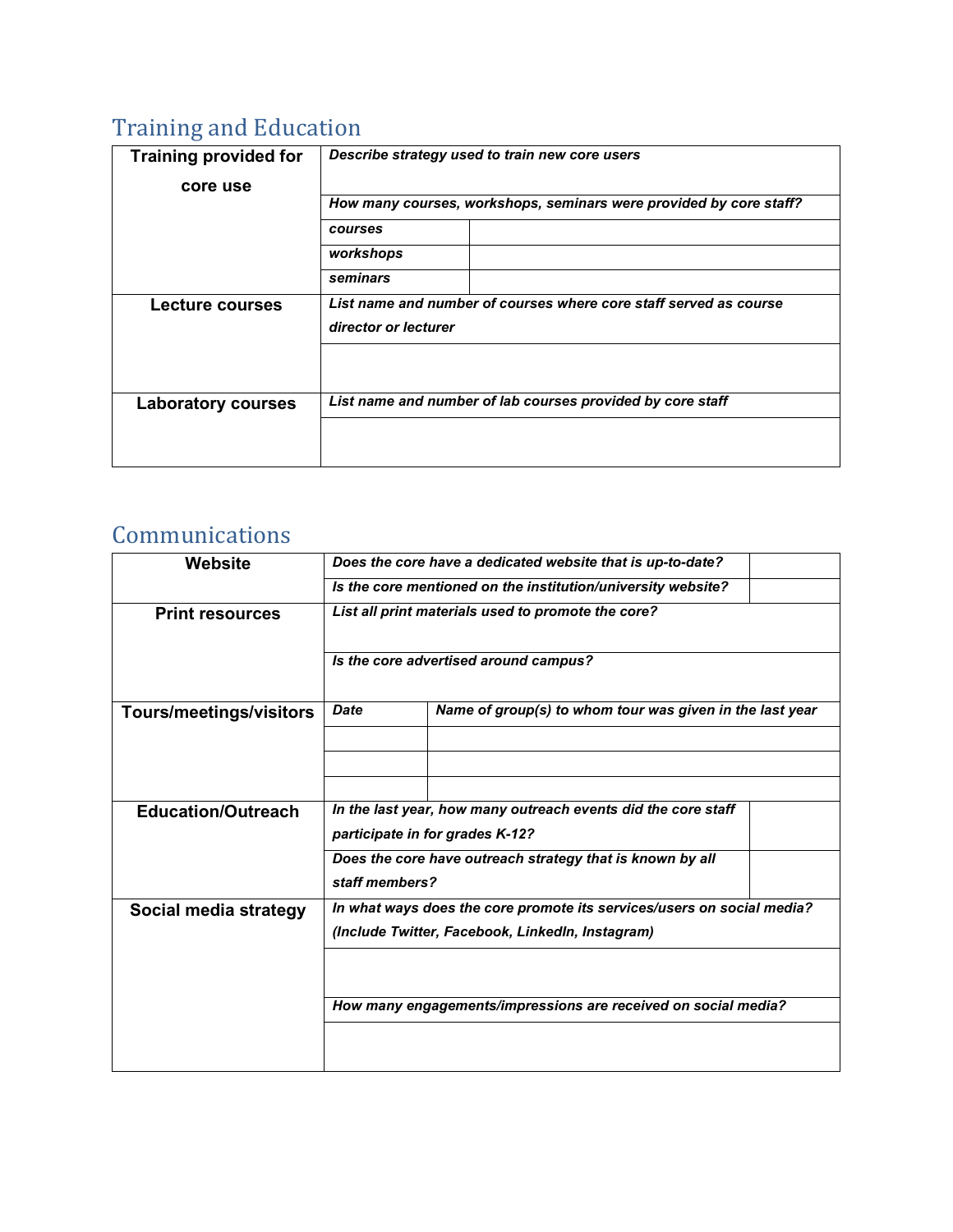### <span id="page-7-0"></span>Strategic Planning

| <b>SWOT analysis</b>           | Describe ways facility is building<br>on its strengths                   | Describe ways the core is<br>addressing weaknesses |  |
|--------------------------------|--------------------------------------------------------------------------|----------------------------------------------------|--|
|                                |                                                                          |                                                    |  |
|                                | Describe ways the core is                                                | Describe ways the core is                          |  |
|                                | addressing weaknesses                                                    | addressing weaknesses                              |  |
| <b>Customer/Institution</b>    | Describe ways in which the core is addressing the needs of its           |                                                    |  |
| <b>Feedback</b>                | customers and institution                                                |                                                    |  |
|                                |                                                                          |                                                    |  |
| <b>Annual Report</b>           | List ways in which core has or has not address issues raised in previous |                                                    |  |
|                                | annual report                                                            |                                                    |  |
|                                |                                                                          |                                                    |  |
| <b>SOP/Best practices</b>      | <b>List services that have SOPs</b>                                      |                                                    |  |
|                                |                                                                          |                                                    |  |
|                                | <b>List best practices</b>                                               |                                                    |  |
|                                |                                                                          |                                                    |  |
|                                | Provide list of equipment calibration and maintenance logs               |                                                    |  |
| <b>Quality control testing</b> | List services that have quality control measures                         |                                                    |  |